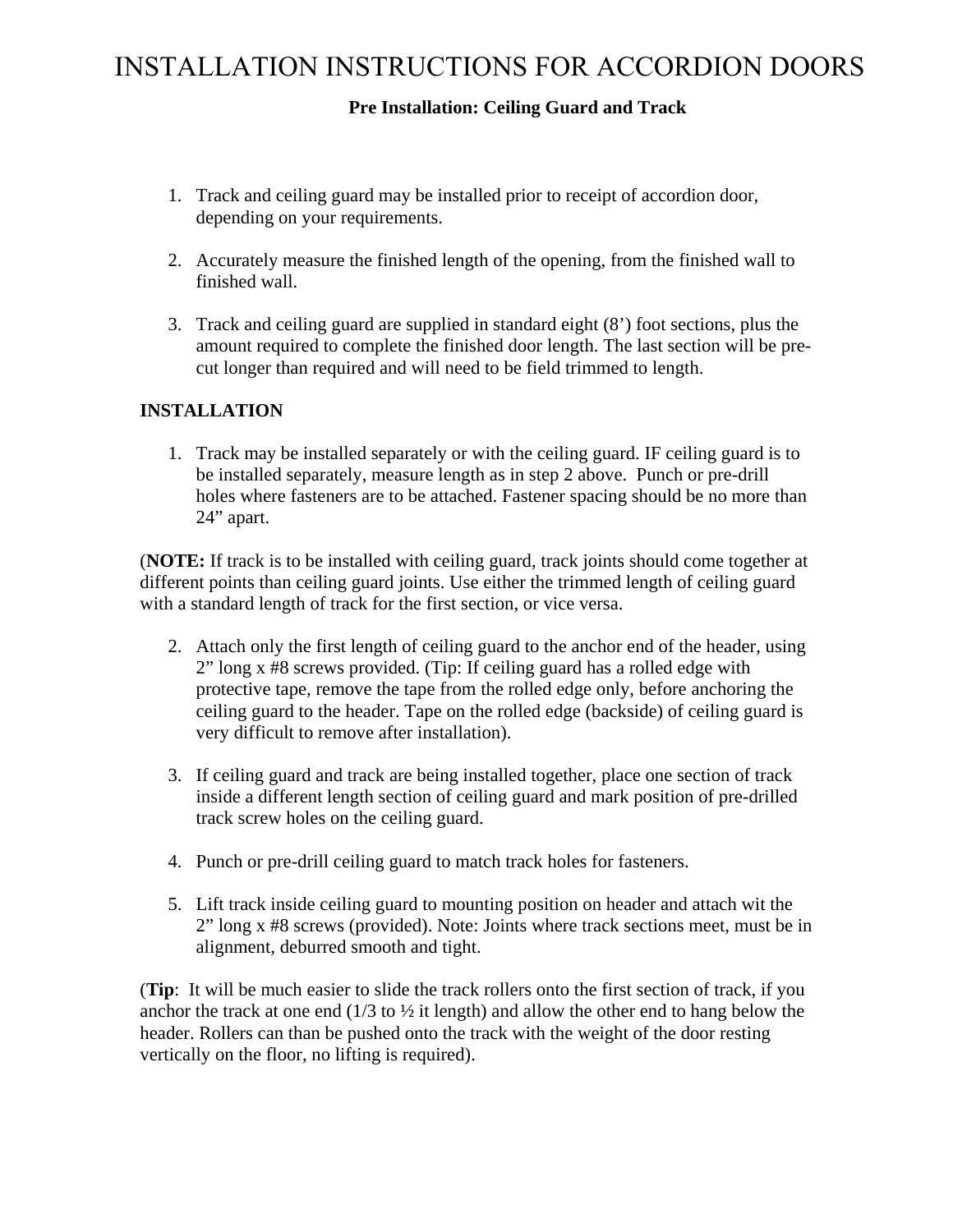## *INSTALLATION INSTRUCTIONS FOR ACCORDION DOORS*

If the track is to be installed without a ceiling guard, attach one section as above, using the 2" long x #8 screws provided. (**Note:** Exposed installations, using any 3-way or 4 way floating posts will require you to trim the joining track approximately 5" short of the main run of the track centerline in order to allow sufficient space for the doors to pass. Place a screw stop in the track to prevent travel beyond the end.

#### **UNPACKING THE DOOR**

- 1. *Carefully,* remove the door from its shipping container, still in its cardboard wrapping, and lay it on the clean floor, at right angle to the installed track, taking special care not to soil the door covers. The anchor post should face the side of the opening to which it will be fastened to. Wheels should face Away from the opening. (Note: Not necessary on doors with "movable Post" option since there is no anchor post end.
- 2. *Carefully,* remove packing straps and roll back the protective cardboard covering to expose the door. Leave cardboard underneath the door.

#### **HANGING THE DOOR**

- 1. Carefully, lift the top (roller end) of the door to chest height and "walk" it up to vertical. If the door is over 10' in height be sure to have a person on each side for added safety during handling. There should also be an additional person on each side for every 10' of horizontal length. (Note: In the vertical position the door will settle somewhat on its bottom, so some lifting may be required to raise the rollers to the track level. [See section 5, under "Ceiling Guard and Track Installation, above]).
- 2. Feed the rollers onto the single section of track, being certain that no rollers are missed !
- 3. Slide the door toward the wall or attachment end of the track.
- 4. Attach remaining track section to header or ceiling guard. Be certain the track and ceiling guard joints are in alignment.

#### **ATTACHMENT TO THE WALL**

1. After the door is hung, scribe a vertical line on both wall for attachment points, plumb with the track centerline.